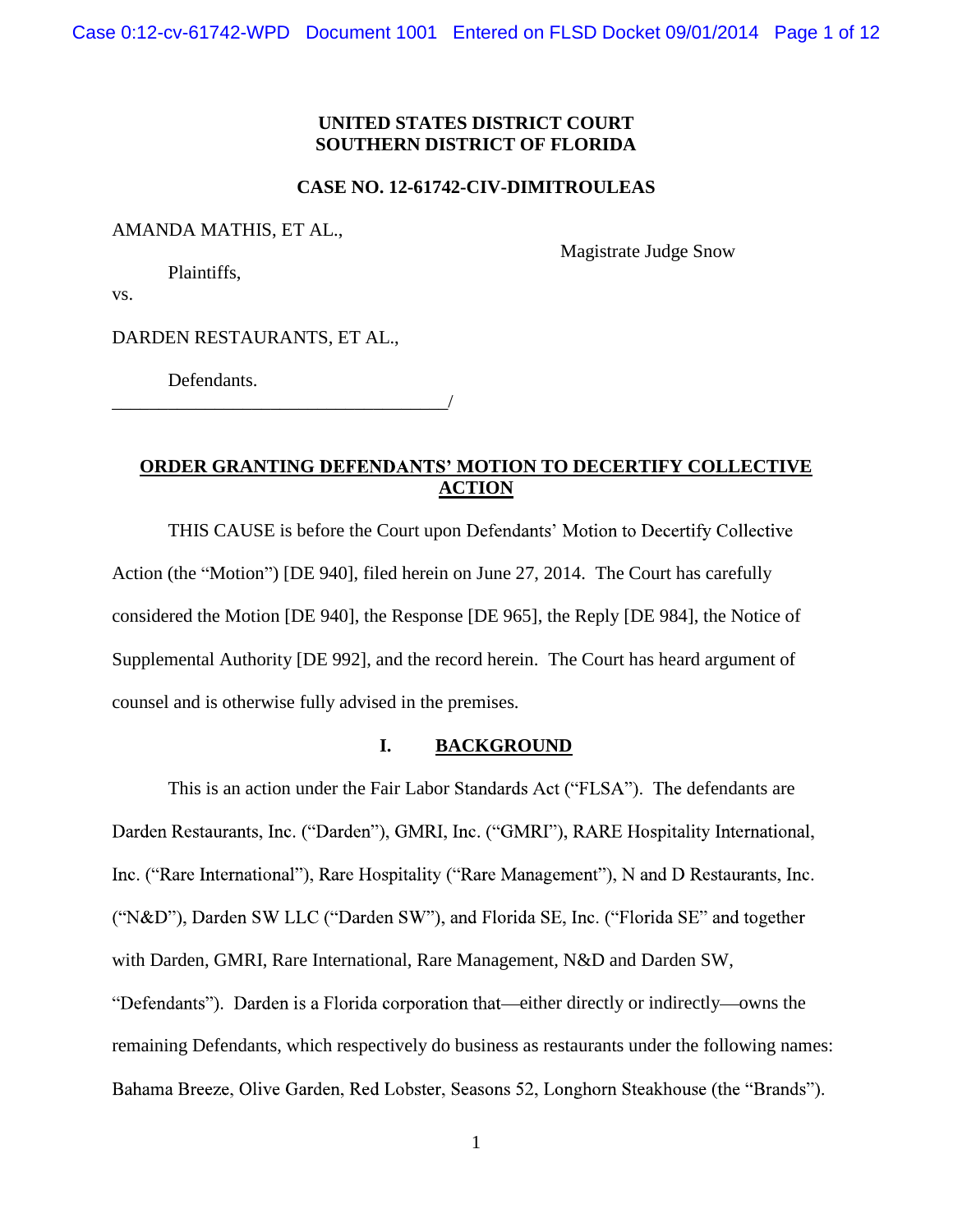The plaintiffs ("Plaintiffs") are employees who worked at various locations of the Brands throughout the country.

Plaintiffs allege two overarching categories of FLSA violations by Defendants. First, Plaintiffs allege that they performed varying hours of off-the-clock work. Specifically, Plaintiffs claim that Defendants implemented a uniform policy of manipulating the DASH system, which tracks all hours worked. Defendants' managers allegedly restricted Plaintiffs from recording time in the DASH system before or after certain pre-designated shift hours. Consequently, Plaintiffs performed compensable work before and after their official shifts but could not record or get paid for that work.

Second, Plaintiffs allege that Defendants impermissibly imposed a "tip credit" on certain hours. Under the applicable law, employers may utilize a tip credit to lower minimum wages for positions that earn tips. However, the tip credit cannot be claimed if more than 20% of an employee's total work involves non-tipped work related to tipped work. Plaintiffs allege that they performed "side work" (e.g. rolling silverware; refilling sugar, salt, pepper, and ice; cleaning booths, lights, and windows; vacuuming; and sweeping) more than 20% of the time but were subjected to a lowered wage pursuant to the tip credit.

On September 6, 2012, Plaintiffs initiated this action against Defendants. On July 12, 2013, Judge Rosenbaum conditionally certified a class of servers and bartenders employed at Defendants' Brands between September 6, 2009, and September 6, 2012. The putative class included over  $218,000$  employees. To date, over  $20,000$  individuals have opted-in (the "Opt-In" Plaintiffs").

On May 20, 2014, the action was transferred to the undersigned. Through the instant Motion [DE 940], Defendants now seek decertification of the collective action.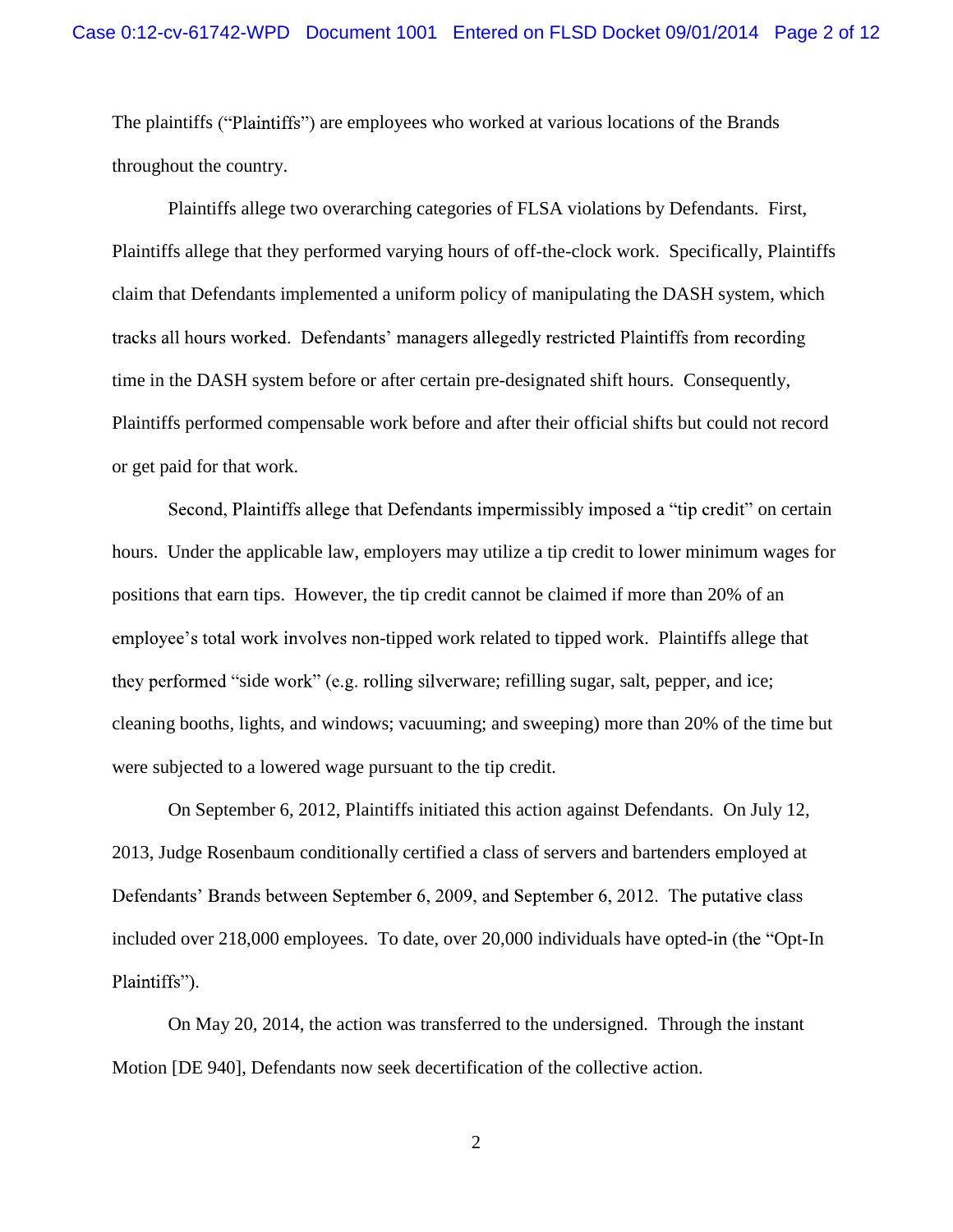## **II. APPLICABLE LAW**

Section 216(b) of the FLSA provides that an action for unpaid overtime compensation may be maintained by "any one or more employees for and in behalf of . . . themselves and other employees similarly situated." 29 U.S.C.  $\S$  216(b). The Eleventh Circuit has endorsed a twotiered approach to certification of collective actions under Section 216(b). *Hipp v. Liberty Nat l Life Ins. Co.*, 252 F. 3d 1208, 1219 (11th Cir. 2001). In the first stage, called a "notice stage," the district court, using a "fairly lenient standard," makes an initial determination as to whether to conditionally certify the proposed class. *Id.* at 1218. At the notice stage, "the district court makes a decision—usually based only on the pleadings and any affidavits which have been submitted—whether notice of the action should be given to potential class members." *Id.* (quoting *Mooney v. Aramco Servs. Co.,* 54 F.3d 1207, 1213-14 (5th Cir. 1994)).

The second stage "is typically precipitated by a motion for 'decertification' by the defendant usually filed after discovery is largely complete and the matter is ready for trial." *Id.* (quoting *Mooney*, 54 F.3d at 1213-14). On a motion to decertify, plaintiffs must prove that class members are similarly situated and must demonstrate a reasonable basis for their claim of classwide FLSA violations. *Grayson v. K-Mart Corp*., 79 F.3d 1086, 1096-97 (11th Cir. 1996). At this decertification stage, plaintiffs bear a heavier burden than at the initial stage. *Smith v. Tradesmen Int'l, Inc.*, 289 F. Supp. 2d 1369, 1372 (S.D. Fla. 2003). "[L]ogically the more material distinctions revealed by the evidence, the more likely the district court is to decertify the collective action." *Anderson v. Cagle's, Inc.*, 488 F.3d 945, 953 (11th Cir. 2007). "[A]s more legally significant differences appear amongst the opt-ins, the less likely it is that the group of *Morgan v. Family Dollar Stores, Inc*., 551 F.3d 1233, 1261 (11th Cir. 2008). Nevertheless, there are no "bright lines in defining similarly." *Id.*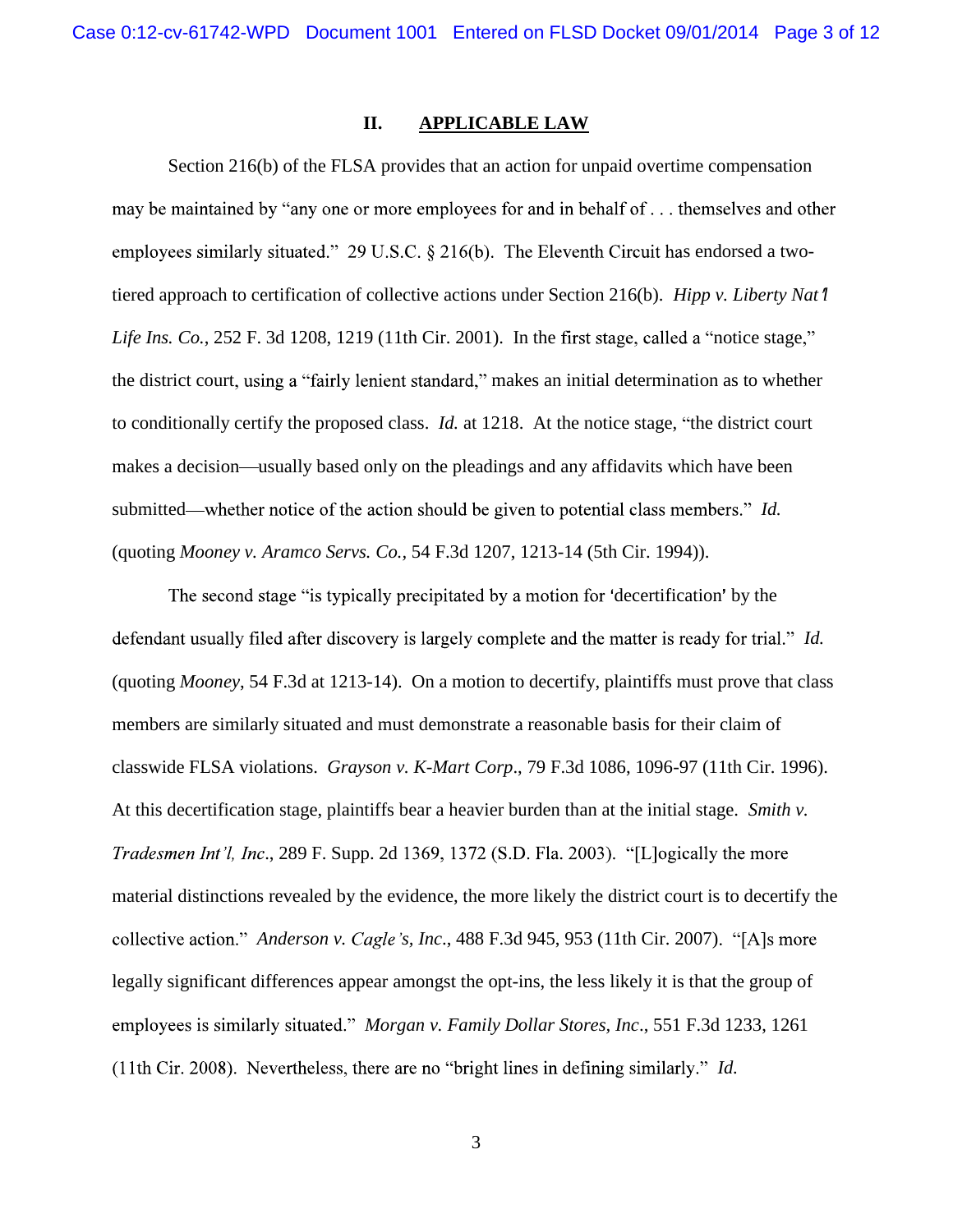When evaluating whether class members are similarly situated, courts typically consider: (1) disparate factual and employment settings of the individual plaintiffs; (2) the various defenses available to defendants that appear to be individual to each plaintiff; and (3) fairness and procedural considerations. *Anderson*, 488 F.3d at 953. "The three factors of this analysis "are not mutually exclusive – there is considerable overlap among them. Each factor directly *Knott v. Dollar Tree Stores, Inc*., 897 F. Supp. 2d 1230, 1234 (N.D. Ala. 2012).

"A plaintiff may satisfy [its] burden by providing sufficient evidence showing [that the employer] engaged in a policy or pattern of FLSA violations. Thus a plaintiff can demonstrate that other employees are similarly situated by pointing to a common scheme, plan, or policy." *Pares v. Kendall Lakes Automotive*, No. 13–20317–CIV, 2013 WL 3279803, at \*6 (S.D. Fla. June 27, 2013) (internal citations and quotations omitted). Alternatively, "a plaintiff may establish that others are similarly situated without pointing to a particular plan or policy" if the plaintiff "make[s] some rudimentary showing of commonality between the basis for his claims and that of the potential claims of the proposed class, beyond the mere facts of job duties and pay provisions." *Id.* (internal citations and quotations omitted). "Ultimately [] the Court must determine whether, based upon the particular facts of the case, the similarities among the putative class members are sufficient so that it is more practical, efficient, and fair to proceed as *a* collective action rather than requiring separate actions." *Id.* (internal quotations omitted).

### **III. DISCUSSION**

As stated, there are three relevant factors for the Court's determination of whether the Opt-In Plaintiffs are similarly situated: (1) disparate factual and employment settings of the individual plaintiffs; (2) the various defenses available to defendants that appear to be individual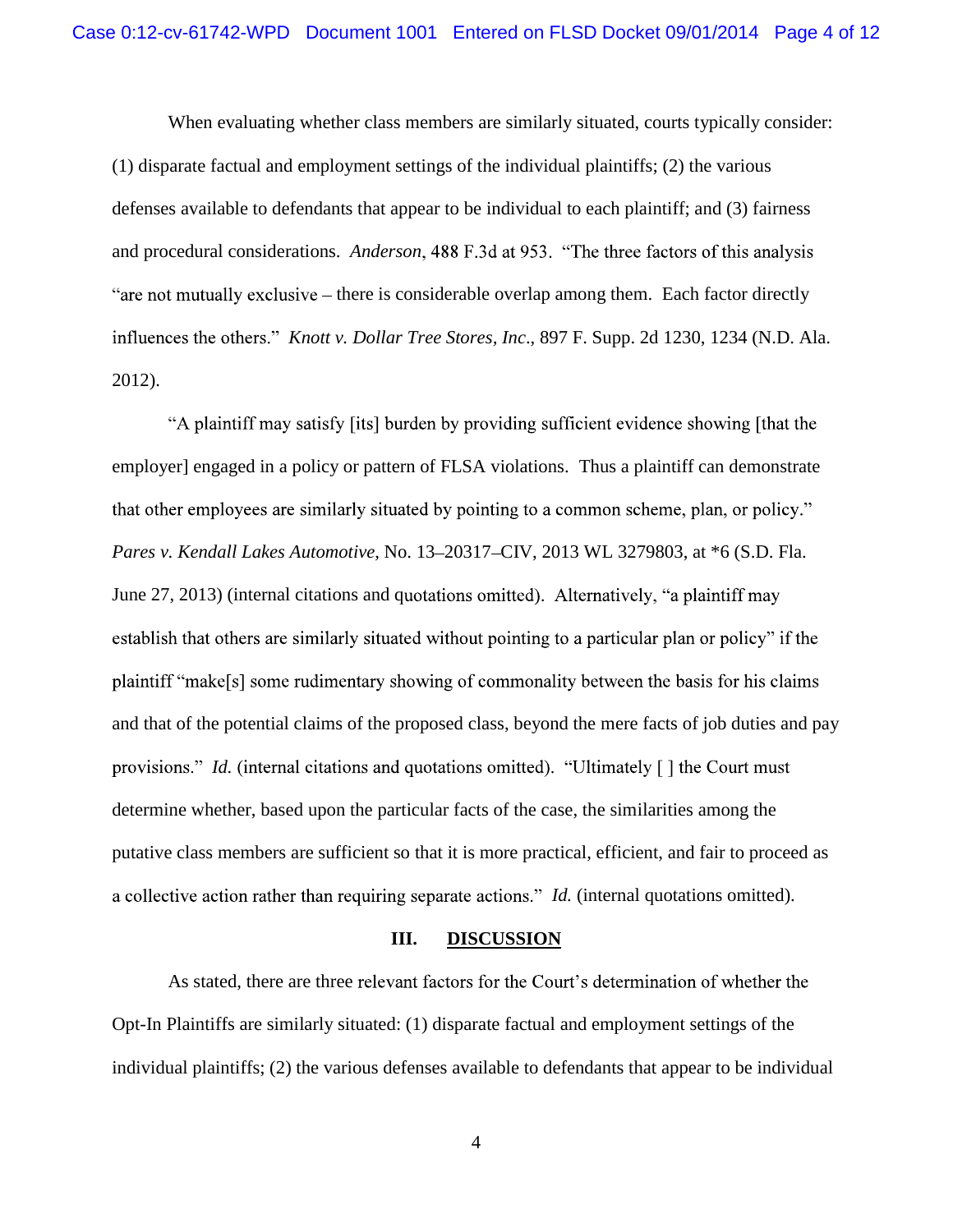to each plaintiff; and (3) fairness and procedural considerations. The Court will consider each factor in turn.

## **A. Disparate Factual and Employment Settings of Individual Plaintiffs**

Defendants note that the 20,000-plus Opt-In Plaintiffs worked in different positions at different Brands in different locations under different policies implemented by different managers. The liability and damage calculations for each individual Opt-In Plaintiff depend on whether that individual was a server or a bartender; the individual's rate of pay; the individual's location; whether the Brand took a tip credit at that location; the number of hours worked per week; whether the work performed was tip-producing; the time of day the non-tip-producing work occurred; and the length of the shift. Moreover, Defendants indicate that managers differed vis-à-vis policies for off-the-clock work and that those differences existed even between managers at the same Brand location. Given these drastic variations between the Opt-In Plaintiffs' circumstances, Defendants submit that this factor weighs in favor of decertification.

In response, Plaintiffs maintain that the similarities outweigh the differences and that variations in location, shift, and time spent on particular tasks by each employee should not defeat certification. More specifically, Plaintiffs note that they held the same job titles (e.g. servers or bartenders); performed the same basic duties under centrally-generated guidelines and handbooks; and were subject to the same training, time-keeping, disciplinary, complaint, and payroll systems. Moreover, Plaintiffs contend that Defendants had a uniform pattern and practice of encouraging managers to save on labor by requiring or tolerating off-the clock work. Plaintiffs further contend that Defendants cannot escape liability simply because managers differed in their practices.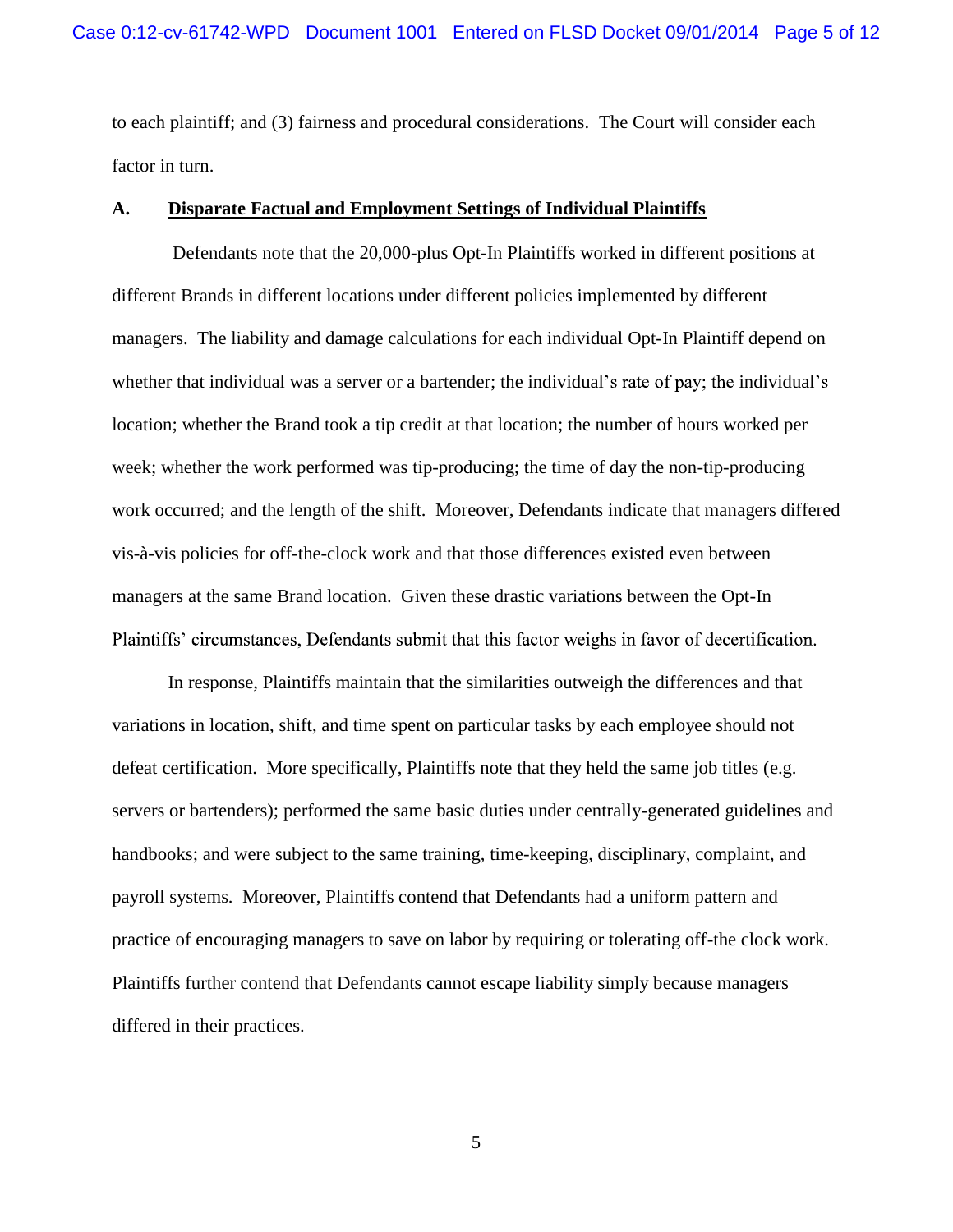For the following reasons, the Court finds that this factor weighs in favor of

decertification. The determination of whether individual plaintiffs have disparate factual and

employment settings may involve a variety of considerations, including the following:

(1) whether the plaintiffs all held the same job title; (2) whether they worked in the same geographic location; (3) whether the alleged violations occurred during the same time period; (4) whether the plaintiffs were subjected to the same policies and practices, and whether these policies and practices were established in the same manner and by the same decision-maker; and (5) the extent to which the actions which constitute the violations claimed by plaintiffs are similar.

*Whineglass v. Smith, No.* 07–12398, 2013 WL 2237841, at \*7 (M.D. Fla. May 21, 2013).

Decertification may be appropriate where "contradictory testimony indicates that collective treatment for individuals who had worked under different [managers] would demand so much individual inquiry that the purpose behind collective action would be eviscerated." Illano v. H & *R Block E. Enters.*, No. 09 22531 CV, 2010 WL 9553051 (S.D. Fla. Nov. 4, 2010).

Here, the Opt-In Plaintiffs have disparate factual and employment settings. They vary between bartenders and servers. They work across 1,995 restaurants spread across fifty (50) states. The relevant policies and practices as to off-the-clock work and wages differ by job title, state, Brand, specific restaurant, and manager. For example, Olive Garden and Red Lobster do not take the tip credit for bartenders in Delaware, Kentucky, Maine, Michigan, New Hampshire, North Dakota, or Wyoming. Bahama Breeze and Seasons 52 servers and bartenders, on the other hand, are subject to the tip credit after closing but receive the full minimum wage before the restaurants open.

Furthermore, the Opt-In Plaintiffs vary in terms of asserting a single claim or combination of claims relating to (1) the tip-credit, (2) off-the-clock work, (3) and/or overtime. There are 20,255 Opt-In Plaintiffs, and their individual claims vary as follows:

Opt-In Plaintiffs with all three claim types: 5,024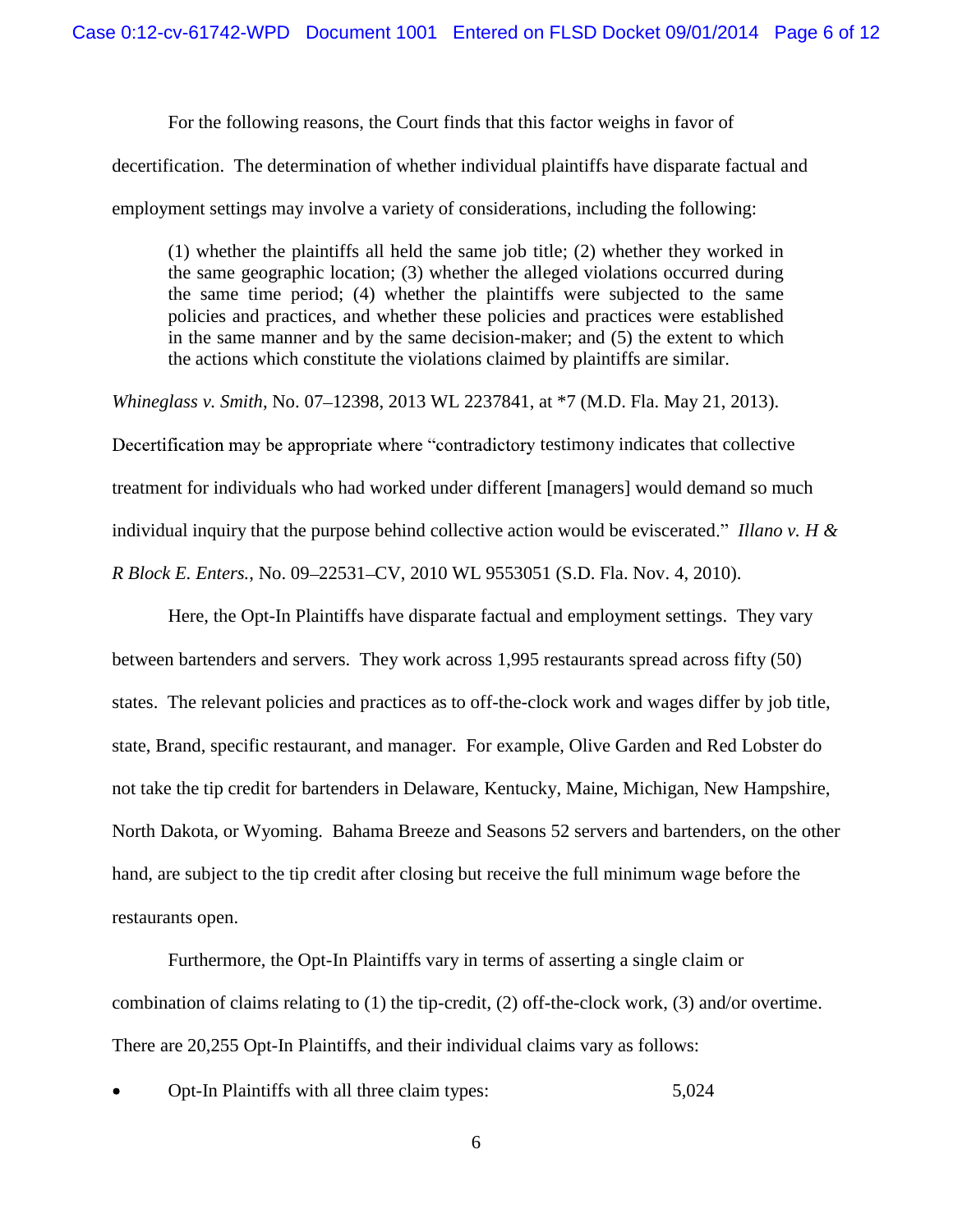| $\bullet$ | Opt-In Plaintiffs with tip-credit and off-the-clock claims only: | 6,195 |
|-----------|------------------------------------------------------------------|-------|
| $\bullet$ | Opt-In Plaintiffs with tip-credit and overtime claims only:      | 967   |
| $\bullet$ | Opt-In Plaintiffs with off-the-clock and overtime claims only:   | 418   |
| $\bullet$ | Opt-In Plaintiffs with tip credit claims only:                   | 5,124 |
| $\bullet$ | Opt-In Plaintiffs with off-the-clock claims only:                | 1,537 |
|           | Opt-In Plaintiffs with overtime claims only:                     | 98    |

Thus, the Opt-In Plaintiffs differed in job titles, worked across numerous locations, experienced varying policies and practices, and engaged in disparate working conduct giving rise to a variety of claim combinations. The Court concludes that the Opt-In Plaintiffs have disparate factual and employment settings; therefore, the first factor of the analysis weighs heavily in favor of decertification.

# **B. The Various Defenses Available to Defendants That Appear To Be Individual To Each Plaintiff**

Defendants assert that they have multiple individualized defenses that preclude collective adjudication. For example, Defendants have defenses that specific class members did not work off-the-clock, received managerial instructions that were outside the scope of authority and directly contrary to well-established policy and practice, voluntarily engaged in off-the-clock work in defiance of Defendants' official policies, and/or unreasonably failed to avail themselves of curative steps provided by the employer to recover unpaid compensation.

In response, Plaintiffs submit that the Opt-In Plaintiffs shared substantial commonalities with respect to their job duties and circumstances. Therefore, although there may be some factual distinctions between Opt-In Plaintiffs, the material aspects of Defendants' individualized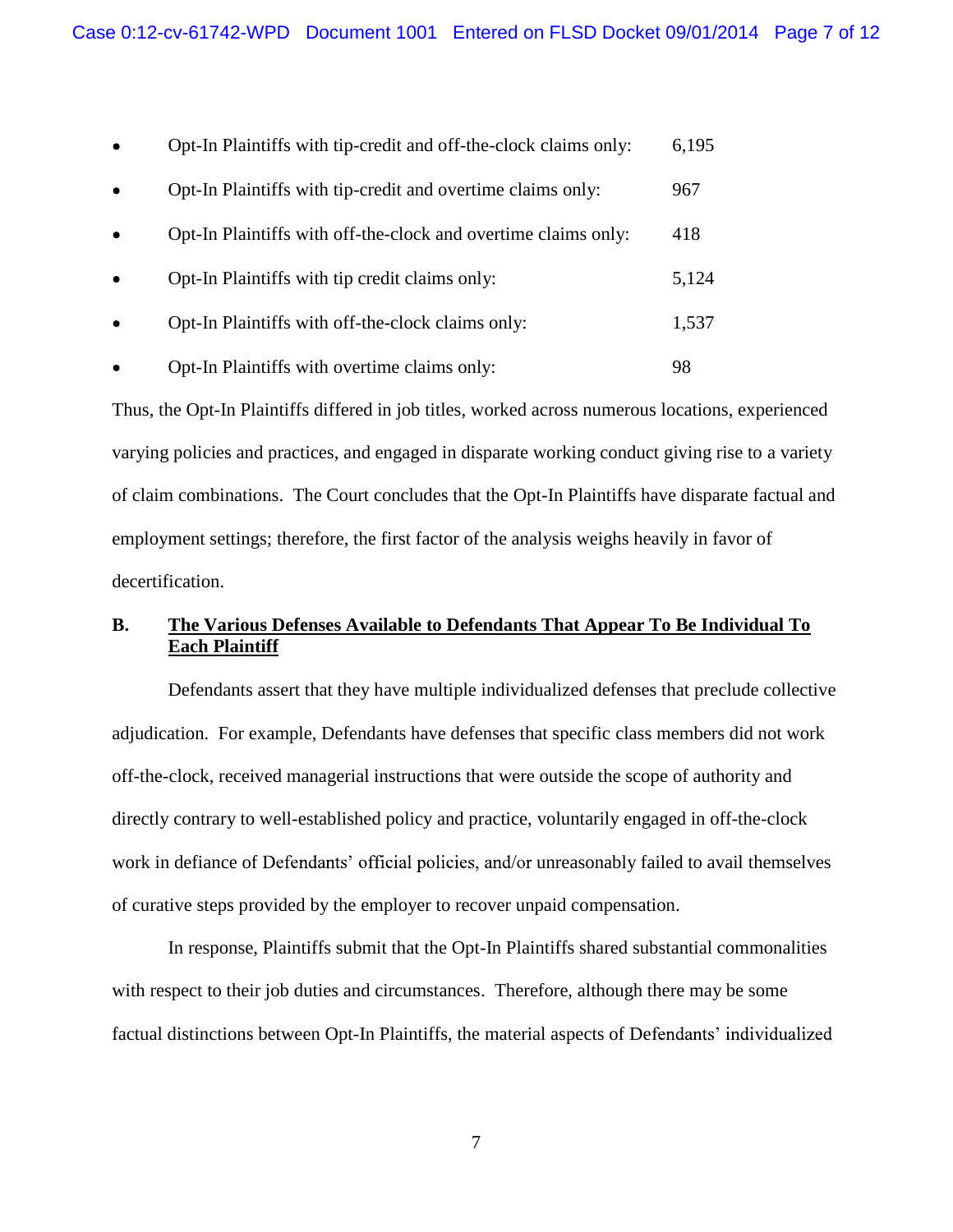defenses can be determined on a classwide basis. Plaintiffs additionally note that other courts have tried similar defenses on a classwide basis.

The Court finds that this factor weighs in favor of decertification. The Plaintiffs vary significantly in terms of hours worked, type of work performed, amount of compensation for that work, and treatment by management. The success or failure of the applicable defenses will turn upon those distinctions. The defenses require consideration of an individual Opt-In total hours worked, total compensation, type of work, and subjection to a tip-credit rate. Those material inquiries cannot be generalized across 20,255 servers and bartenders who worked across 1,995 distinct restaurant locations, each with unique practices as to side work and clock-in policies. Although some defense issues—such as the existence and communication to employees of uniform nationwide policies—could be determinable on a classwide basis with relative efficiency, the majority of material issues underlying the available defenses are highly individualized.

## **C. Fairness and Procedural Considerations**

Defendants submit that the individualized liability questions for the Plaintiffs would render this collective action unmanageable. In support, Defendants note that the 20% tip-credit rule requires inquiry into the content of and time spent on each employee's side work duties. Defendants additionally assert that the extrapolation methods proposed by Plaintiffs' expert do not reliably account for the individualized circumstances for each Plaintiff and will result in windfalls for some Plaintiffs and shortchanging for others. According to Defendants, therefore, the ultimate result will be an impermissible "all or nothing" determination that will prejudice either Defendants or Plaintiffs without accounting for the actual facts.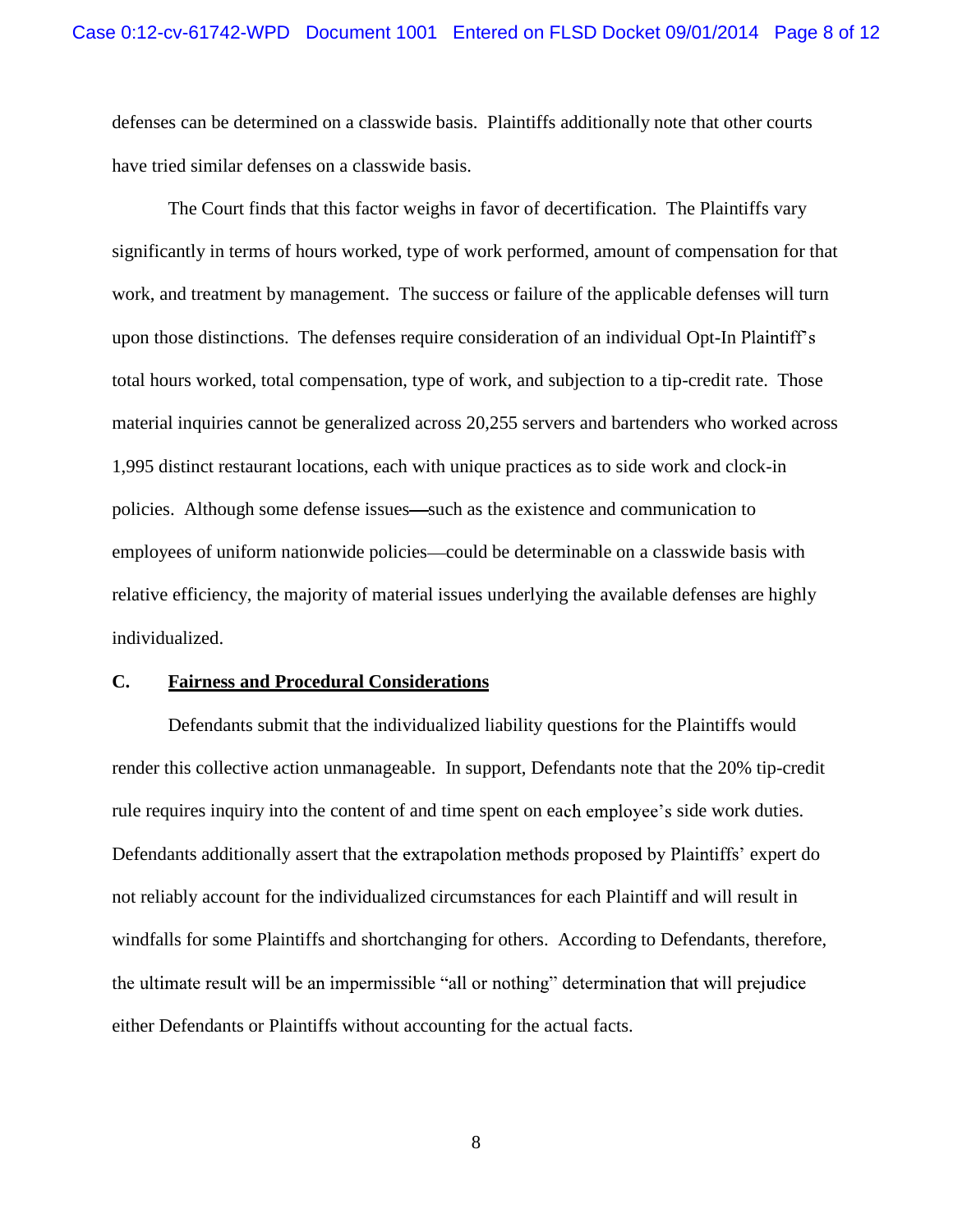In response, Plaintiffs contend that the Court has various methods for managing procedural issues and facilitating classwide adjudication. For example, the parties and the Court could utilize objective criteria, survey and representative evidence, and a damage model to facilitate determinations of liability and damages. Representative Opt-In Plaintiffs could appear as witnesses. Liability and damages could be bifurcated and subclasses could be designated. Additionally, the Court could appoint a special master.

Furthermore, Plaintiffs assert that decertification would cause significant problems for the federal judicial system. Specifically, decertification would inundate the federal courts with more than 19,000 separate cases arising from the same practices by the same Defendants. Accordingly, Plaintiffs submit that collective adjudication is a fair and manageable procedure for this action.

The Court finds that collective adjudication would not be fair or manageable. The circumstances at the thousands of different restaurants and the experiences of the tens of thousands of Opt-In Plaintiffs are too dissimilar to justify a collective action. The use of representative evidence or damage models<sup>1</sup> would not account for material distinctions between Defendants' liability to different Opt-In Plaintiffs. Defendants would face all-or-nothing liability for large groups of employees, despite those employees' dissimilar working conditions. Individual Opt-In Plaintiffs would not receive recoveries based on their individual experiences. Rather, they would be grouped with other Opt-In Plaintiffs and receive either windfalls or insufficient recoveries.

 $1$  The Court has yet to rule on Defendants' Motions to Strike [DE-902, 975] and Motion to Exclude [DE-953]; the granting of any or all of those motions would result in additional grounds to decertify.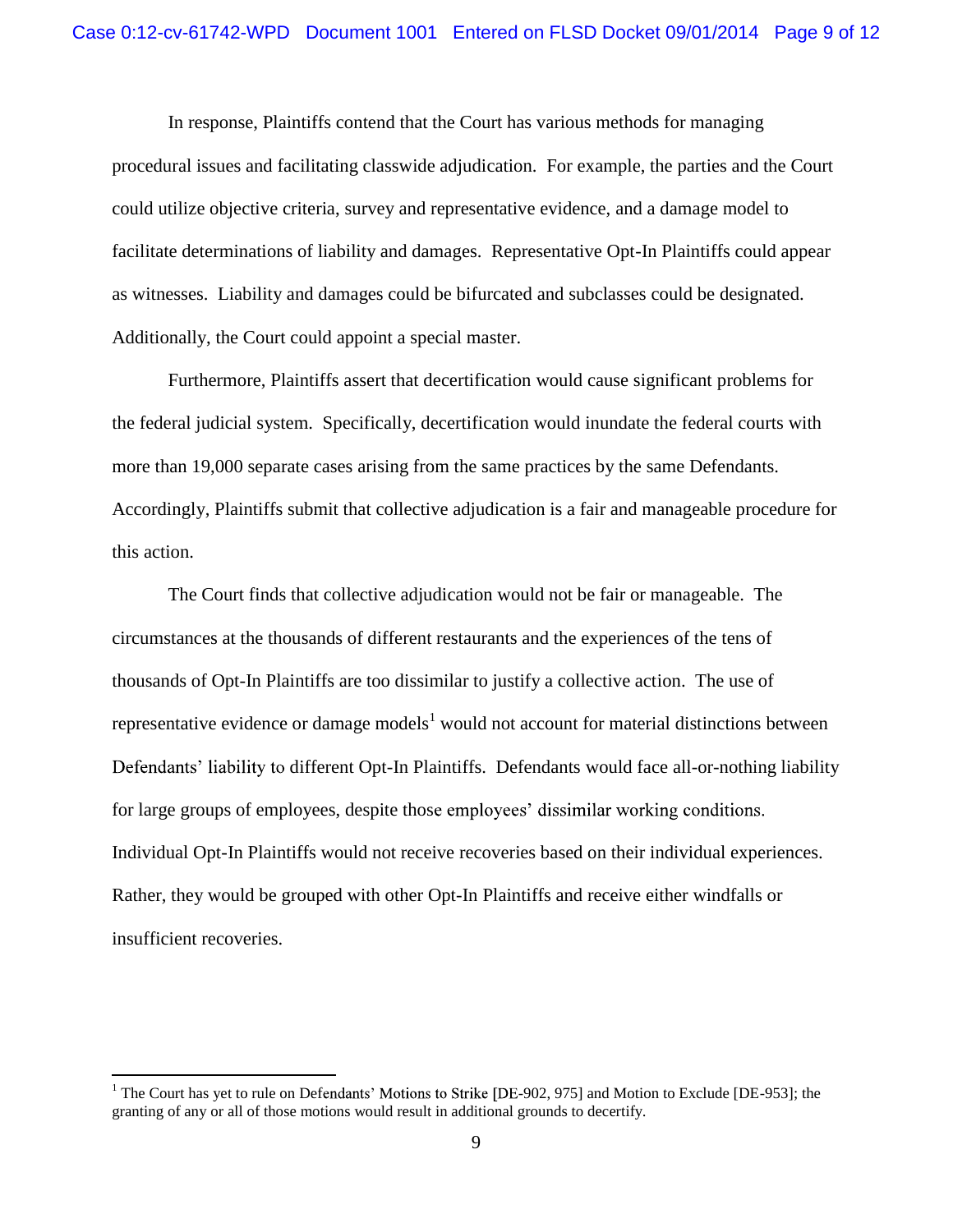To avoid those inequities, the Court would be forced to utilize numerous subclasses. $<sup>2</sup>$ </sup> individualized evidence, individualized liability determinations, and individualized damage determinations. Under those circumstances, a collective action no longer poses benefits in terms of manageability or fairness and is not preferable to individual actions spread across the appropriate federal venues nationwide. Thus, fairness and procedural considerations weigh in favor of decertification.

In sum, each of the three relevant considerations weighs in favor of decertification. Although conditional certification was certainly warranted under the "fairly lenient standard" at the outset of the action, the developed record now demonstrates that the Opt-In Plaintiffs are not similarly situated. There are too many material dissimilarities between Opt-In Plaintiffs' employment circumstances in terms of job titles, job locations, tip-credit rates, off-the-clock policies, and managerial conduct. Consequently, it is not more practical, efficient, or fair to proceed as a collective action.

Finally, the Court notes that decertification is consistent with the applicable precedent in the Eleventh Circuit. In *Morgan*—a recent published opinion addressing FLSA (de)certification—the Eleventh Circuit found that the district court had not abused its discretion *Morgan*, 551 F.3d at 1262. In so holding, the Eleventh Circuit instructed that district courts should consider the three factors of disparate factual and employment settings, individualized defenses, and fairness and procedural considerations. *Id.* at 1261-62. Acknowledging that the district court had considered those factors, the Eleventh Circuit noted the district court's findings that the defendants treated the class of store manager plaintiffs uniformly in terms of job duties and overtime pay. *Id.* at 1262-

 $2$  The subclasses would have to account for job title (e.g. bartender or server), tip-credit versus non-tip credit states, and Brand (Bahama Breeze, Olive Garden, Red Lobster, Seasons 52, Longhorn Steakhouse).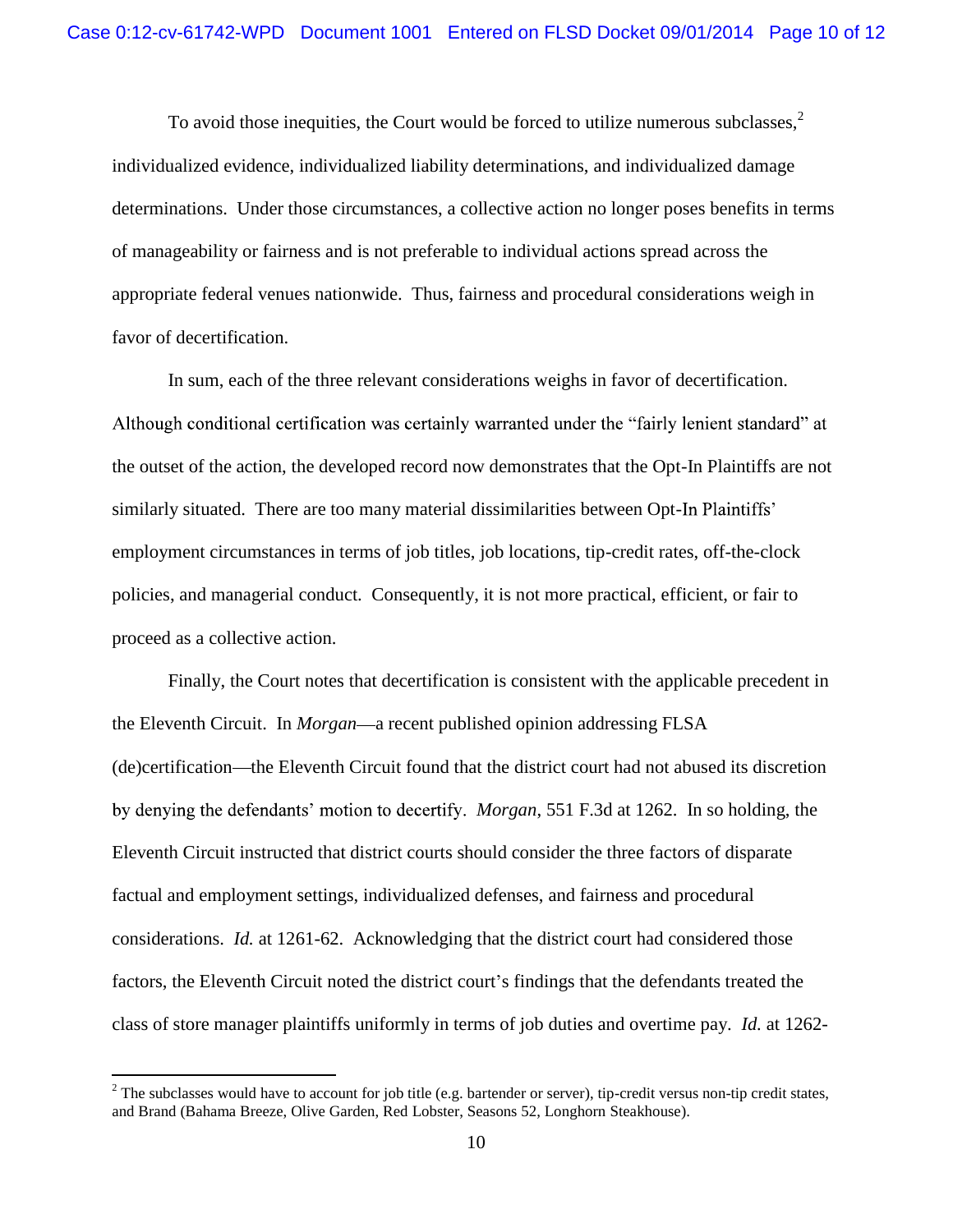63. The Eleventh Circuit concluded that " $[g]$  iven the substantial similarity of the class members' jobs and uniform corporate treatment of the store managers, it would not serve the interest of judicial economy to require these overtime-pay claims to be adjudicated in 1,424 individual trials" and that "[b]ased on the record in this case, we cannot say the district court abused its discretion in denying Family Dollar's motion for decertification." *Id.* at 1265.

Here, the Court has considered the relevant factors and, based on the record as whole, has determined that each factor favors decertification. Unlike *Morgan*, this case does not involve uniform treatment by Defendants or substantial similarity between the Opt-In Plaintiffs' employment circumstances. Rather, the servers and bartenders comprising the 20,255 Opt-In Plaintiffs worked under varying policies as to a tip-credit wage and off-the-clock work in 1,995 different restaurants across the country. Individual managers in those restaurants could control the amount and type of work performed on-the-clock or off-the-clock, despite any uniform policy stated by Defendants. Accordingly, the facts are distinguishable from those in *Morgan*, and the relevant factors support decertification.

# **IV. CONCLUSION**

Accordingly, it is **ORDERED AND ADJUDGED** as follows:

- 1. The Motion [DE 940] is **GRANTED**;
- 2. This action is **DECERTIFIED**;
- 3. The Opt-In Plaintiffs are hereby **DISMISSED WITHOUT PREJUDICE** to file separate suits; and
- 4. If any Opt-In Plaintiffs desire to bring individual suit, they must do so within the appropriate period of time defined by  $law<sup>3</sup>$ .

 $3$  In the December 7, 2012, Scheduling Order [DE 47], Judge Rosenbaum ordered that "[a]ny claim that would otherwise expire during the class-certification period will be tolled during that period." Furthermore, when